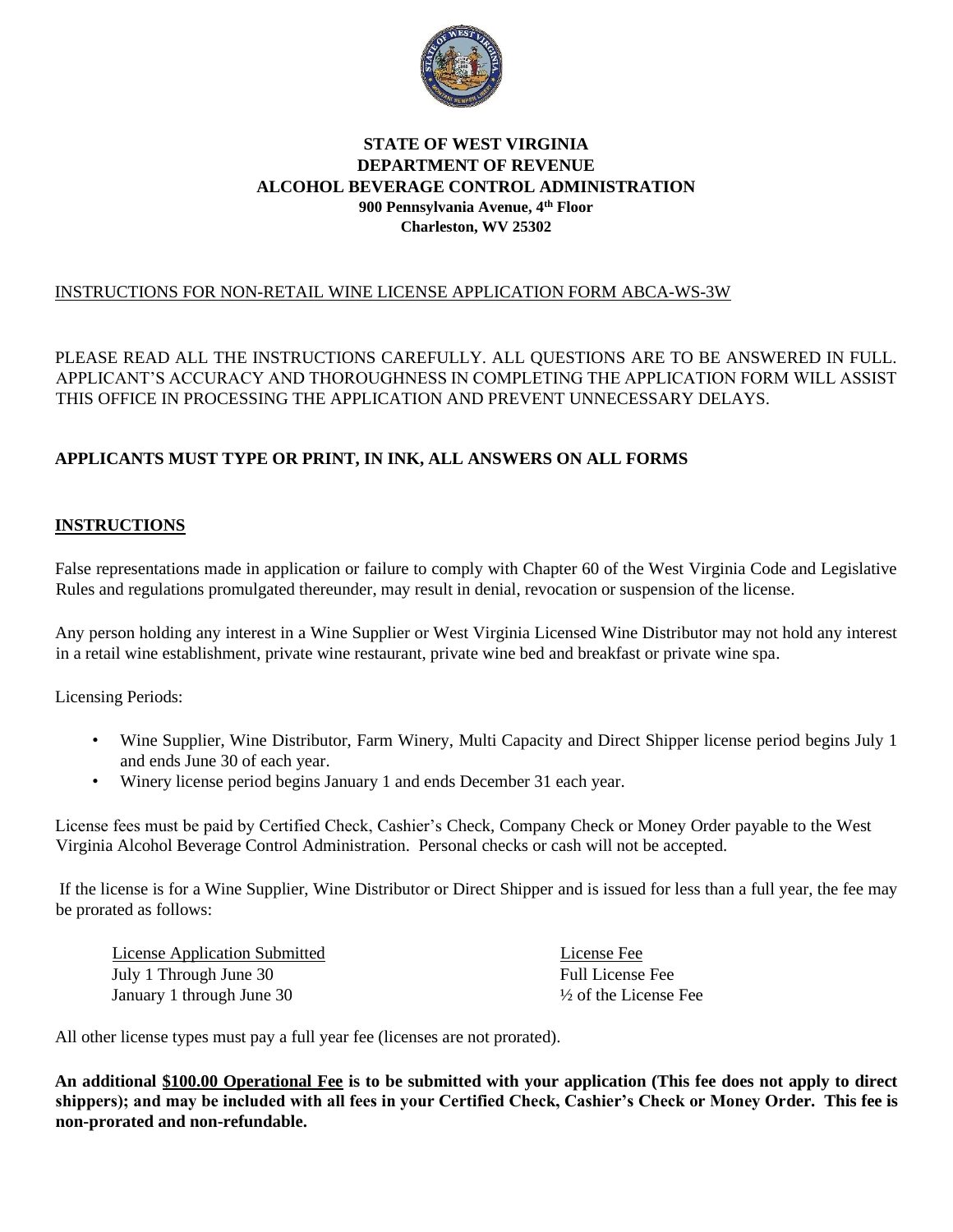Documents which must accompany the application:

- If an Association a copy of the WV Secretary of State's Certificate of Authority
- If a Limited Liability Company a copy of the WV Secretary of State's Certificate of Authority
- If a Corporation a copy of the WV Secretary of State's Certificate of Authority
- A copy of the applicant's federal permit, as required under the Federal Alcohol Administration Act
- A copy of West Virginia business license registration
- If out-of-state entity, a copy of current wine license from state of domicile
- A letter of Good Standing from the WV State Tax Department and if an out-of-state entity, a letter of good standing from the state of domicile (Forms to request a Letter of Good Standing from WV are included with this packet)

The application must be signed as follows and all signatures must be notarized:

- If an Individual, by the owner
- If a Partnership/Limited Partnership, all parties
- If an Association, all members
- If a Corporation, president or vice president
- If a Limited Liability Company all members if member managed/manager if manager managed

### **\*All Members, Officers, Managers, Individuals and Associates must be U.S. Citizens.**

A farm winery or winery must be bonded and hold the appropriate permit(s) under the laws and regulations of the United States. Forms and instructions are available by calling the toll-free number at 800-937-8864 or on-line forms are available through[https://www.ttb.gov/ponl/customer-support.](https://www.ttb.gov/ponl/customer-support)

All applicants must apply for the "Special Occupation Tax (TTB F 5630.5d)" with the Alcohol and Tobacco Tax and Trade Bureau. Form and instructions are available by calling the toll-free number at 800-937-8864 or an on-line form is available for download at the following website: <https://www.ttb.gov/images/pdfs/forms/f56305d.pdf>

Wine Supplier and Distributor Bonds – Please see bond instructions for proper completion:

- Wine Suppliers Applicants must complete bond form ABCC-WS-3-B in the amount of \$10,000.
- Wine Distributors Applicants must complete bond form ABCC-WX-1-B in the amount of \$10,000.

### **\*A Trust cannot hold a percentage of ownership in any license listed on this application other than a Distributors license.**

### **MAIL COMPLETED APPLICATION, FEES, AND REQUIRED ACCOMPANYING FORMS TO:**

West Virginia Alcohol Beverage Control Administration ATTN: Licensing Division 900 Pennsylvania Avenue, 4<sup>th</sup> Floor Charleston, WV 25302

# **IF YOU HAVE ANY QUESTIONS OR NEED ASSISTANCE PLEASE CALL THE ADMINISTRATION AT 1-800-642-8208 OR (304) 356-5500 AND ASK FOR THE LICENSING DIVISION**.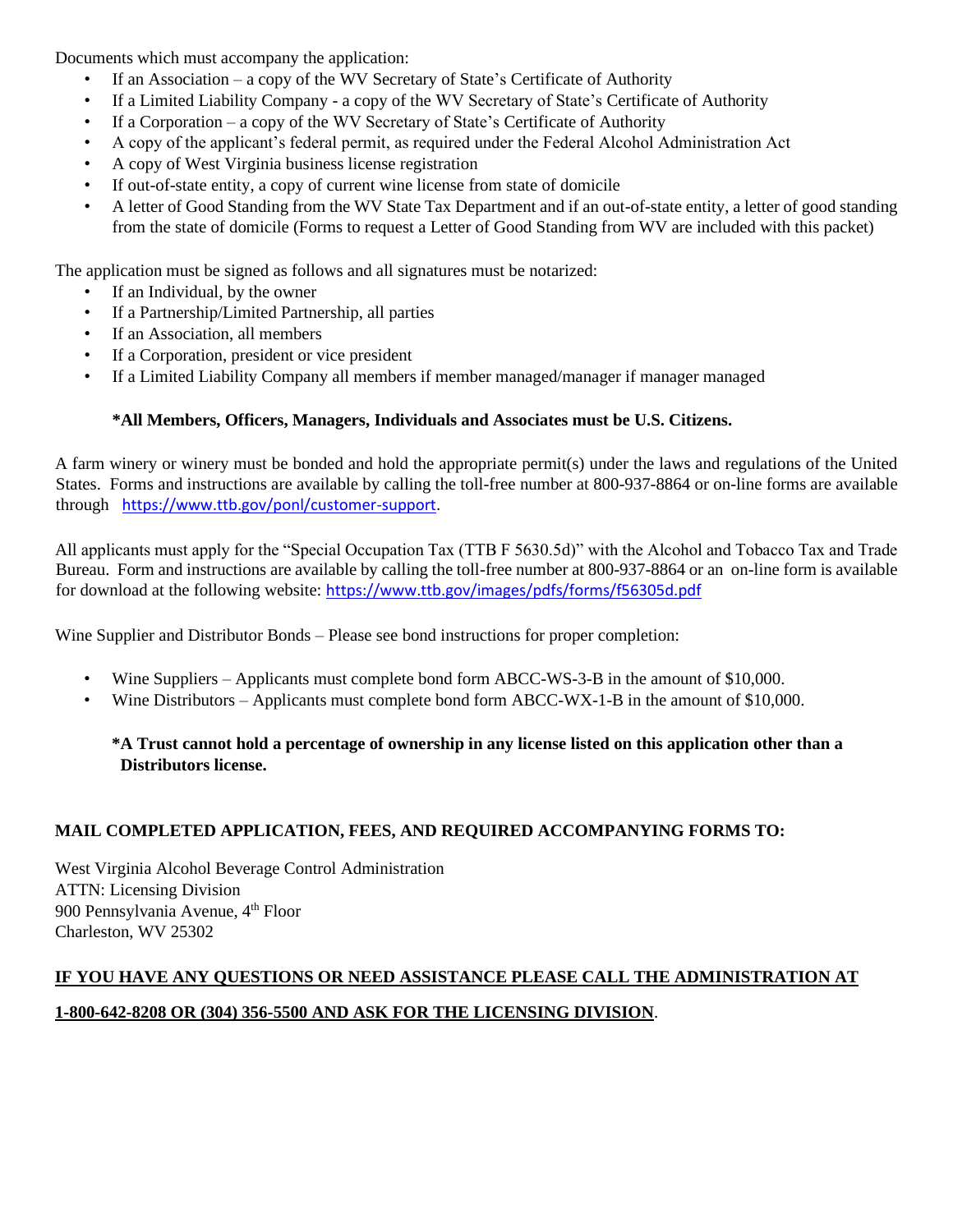

Revised 06/2020

Applying As:  $\square$  Individual □ Partnership □ Ltd. Partnership

 $\Box$  <br> Ltd. Liability Company □ Limited Liability Company □ Corporation □ Association

Form ABCA-WS-3W Licensing Period: \_\_\_\_\_\_\_\_\_\_to \_\_\_\_\_\_

**West Virginia Alcohol Beverage Control Administration** 900 Pennsylvania Avenue, 4<sup>th</sup> Floor Charleston, WV 25302

# **Non-Retail Wine License Application**

| $\Box$ Wine Supplier           | $\Box$ Winery                                      | $\Box$ Farm Winery                                 | $\Box$ Multi Capacity                              | $\Box$ Wine Distributor                           | $\Box$ Direct Wine Shipper                 |
|--------------------------------|----------------------------------------------------|----------------------------------------------------|----------------------------------------------------|---------------------------------------------------|--------------------------------------------|
| Complete<br>Questions $1 - 15$ | Complete<br>Questions $1 - 15$<br>Sections I & III | Complete<br>Ouestions $1 - 15$<br>Sections I & III | Complete<br>Ouestions $1 - 15$                     | Complete<br>Ouestions $1 - 15$<br>Sections I & II | Complete<br>Ouestions $1 - 15$             |
| License Fee $$150$             | License Fee $\dots$ \$1,500                        | License Fee  \$50                                  | License Fee \$300                                  |                                                   | License Fee                                |
| *Operational Fee               | *Operational Fee<br>. \$100                        | *Operational Fee<br>\$100                          | *Must be licensed as<br>a Winery or Farm<br>Winery | License Fee \$2,500<br>*Operational Fee<br>\$100  | $\Box$ \$150 to ship<br>$< 14\%$ ABV<br>OR |
|                                |                                                    |                                                    | *Operational Fee<br>\$100                          |                                                   | $\Box$ \$250 to ship<br>$>14\%$ ABV        |

|  | 5. Business Physical Address                                                                                                                                                                                                                               |        |         |            |                      |                    |  |
|--|------------------------------------------------------------------------------------------------------------------------------------------------------------------------------------------------------------------------------------------------------------|--------|---------|------------|----------------------|--------------------|--|
|  | (STREET)                                                                                                                                                                                                                                                   | (CITY) | (STATE) | (ZIP CODE) |                      |                    |  |
|  | 6. Business Mailing Address                                                                                                                                                                                                                                |        |         |            |                      |                    |  |
|  | (STREET)                                                                                                                                                                                                                                                   | (CITY) | (STATE) | (ZIP CODE) |                      |                    |  |
|  |                                                                                                                                                                                                                                                            |        |         |            |                      |                    |  |
|  |                                                                                                                                                                                                                                                            |        |         |            |                      |                    |  |
|  | 9. Has applicant or any officer been:                                                                                                                                                                                                                      |        |         |            |                      |                    |  |
|  |                                                                                                                                                                                                                                                            |        |         |            | Yes                  | $\overline{N_0}$   |  |
|  | b. Convicted of a violation of federal or state alcohol laws? If yes, attach written explanation.                                                                                                                                                          |        |         |            | Yes                  | $\overline{N_0}$   |  |
|  | c. Convicted of a criminal offense (misdemeanor) within the last 5 years? If yes, attach explanation.                                                                                                                                                      |        |         |            | Yes                  | $\overline{N_0}$   |  |
|  | d. Refused any type of alcohol license or permit in any state? State _______ If yes, attach written explanation.                                                                                                                                           |        |         |            | <b>Yes</b>           | $\overline{N_0}$   |  |
|  | e. Provide certified copies of all arrests.                                                                                                                                                                                                                |        |         |            |                      |                    |  |
|  | 10. Has applicant or any officer had:                                                                                                                                                                                                                      |        |         |            |                      |                    |  |
|  | a. A hearing before the WVABCA Commissioner? If yes, attach written explanation.                                                                                                                                                                           |        |         |            | Yes                  | $\overline{N_{0}}$ |  |
|  | b. Any type of WVABCA license or permit sanctioned? If yes, attach written explanation.                                                                                                                                                                    |        |         |            | Yes                  | $\Box$ No $\Box$   |  |
|  | 11. Does applicant, officers, directors or any blood relative hold any real estate, buildings, or equipment used by                                                                                                                                        |        |         |            |                      |                    |  |
|  | any WV retail licensee? If yes, attach a written explanation and provide name, address and interest.                                                                                                                                                       |        |         |            | Yes                  | $ N_0 $            |  |
|  | 12. Does applicant, partner, member, stockholder, director, or any blood relative hold any financial, ownership or other interest<br>in a licensed retailer in West Virginia? If yes, attach a written explanation and provide name, address and interest. |        |         |            | $Yes \perp No \perp$ |                    |  |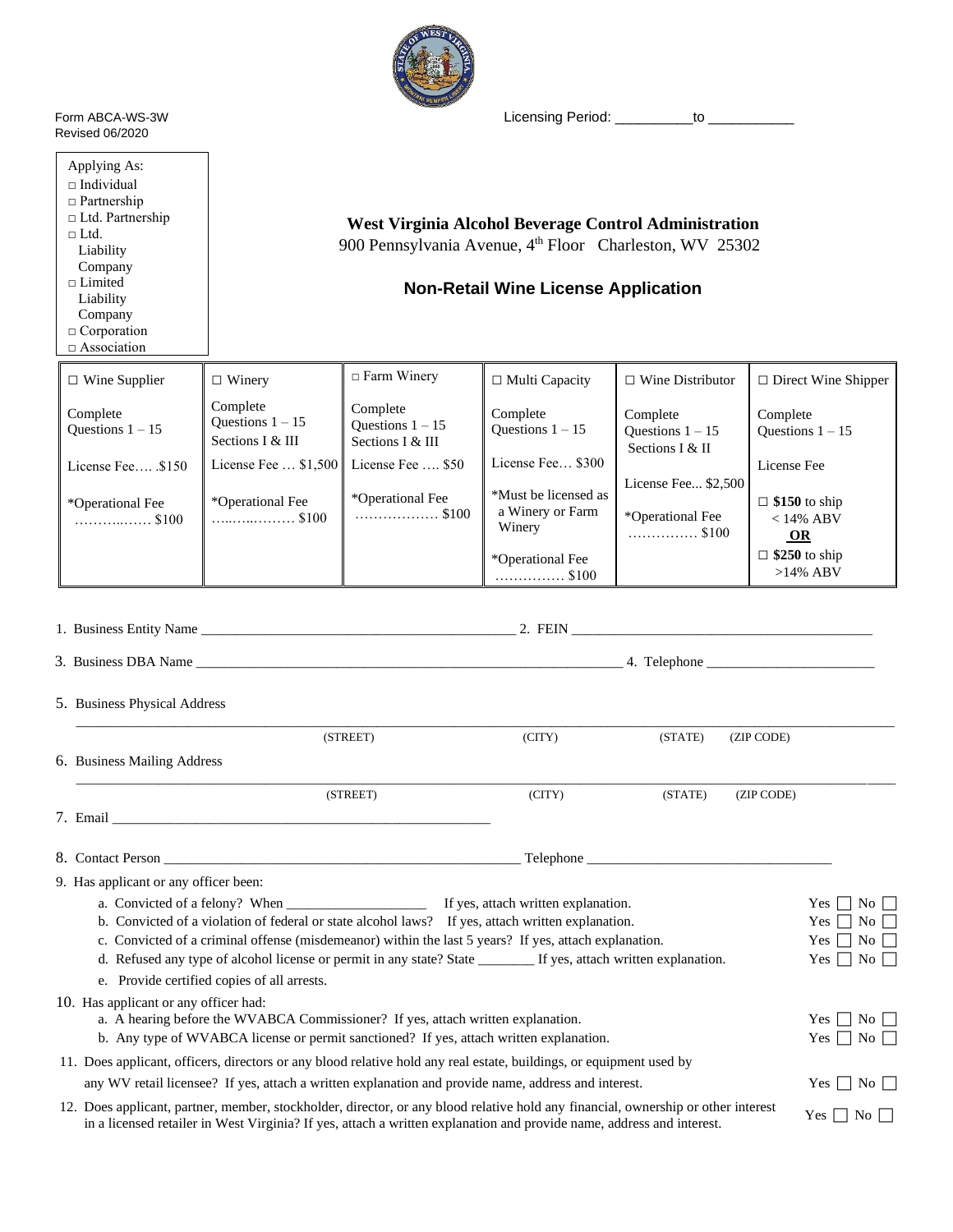13.Date and state your business incorporate or organized

Please include corporate charter or organization papers

14.Supply the following information about the owners, officers, directors, individuals, associates and manager (If you list an entity, provide full detail about the entity):

| avvai ule elitty <i>y</i> .                                                 |                                                                                                                                                                                                                                                             |                                         |
|-----------------------------------------------------------------------------|-------------------------------------------------------------------------------------------------------------------------------------------------------------------------------------------------------------------------------------------------------------|-----------------------------------------|
| $\text{Title}$                                                              | Title                                                                                                                                                                                                                                                       |                                         |
| Name                                                                        | Name                                                                                                                                                                                                                                                        |                                         |
|                                                                             |                                                                                                                                                                                                                                                             |                                         |
|                                                                             |                                                                                                                                                                                                                                                             |                                         |
|                                                                             |                                                                                                                                                                                                                                                             |                                         |
|                                                                             | % Ownership ___________ DOB ___________                                                                                                                                                                                                                     | % Ownership ___________ DOB ___________ |
| $SSN$                                                                       | $SSN$                                                                                                                                                                                                                                                       | $SSN$                                   |
| WV Resident $Y / N$ US CITIZEN* $Y / N$                                     | WV Resident $Y / N$ US CITIZEN* $Y / N$                                                                                                                                                                                                                     | WV Resident Y / N US CITIZEN* Y / N     |
| MEMBER, ETC.                                                                | ** IF NATURALIZED U.S. CITIZEN, MUST SUBMIT COPY OF NATURALIZATION DOCUMENTS. ALL MEMBERS,<br>OFFICERS, MANAGERS, INDIVIDUALS AND ASSOCIATES MUST BE US CITIZENS.<br>**TITLE REFERS TO CORPORATE OFFICERS, PRESIDENT, VICE PRESIDENT, SECRETARY, TREASURER, |                                         |
| ** All entities must list a manager in compliance with State Code.          | <b>SECTION I: To be completed by Wine Distributors, Wineries, and Farm Wineries.</b>                                                                                                                                                                        |                                         |
|                                                                             |                                                                                                                                                                                                                                                             |                                         |
| B. Does the applicant own the premises to be licensed? $\Box$ Yes $\Box$ No | If no, does applicant hold a valid lease? $\Box$ Yes $\Box$ No Expiration date of lease                                                                                                                                                                     |                                         |
| *Attach a Copy of the Lease.                                                |                                                                                                                                                                                                                                                             |                                         |
|                                                                             | C. Does the premises to be licensed conform to health, fire and zoning regulations? $\Box$ Yes $\Box$ No                                                                                                                                                    |                                         |
| D. Does it have a health permit? $\Box$ Yes $\Box$ No                       |                                                                                                                                                                                                                                                             |                                         |
| $\Box$ Yes $\Box$ No                                                        | E. If a WV Winery, have you appointed a WV Distributor(s) for your wine (a supplier must appoint 2 distributors)?                                                                                                                                           |                                         |
| (Production Affidavit 6/2020).                                              | F. Prior to a license being granted, all WV Winery and WV Farm Winery applicants must complete the attached affidavit                                                                                                                                       |                                         |
| $6/2020$ ) and submit it with their annual renewal.                         | G. All WV Wineries and WV Farm Wineries applicants must complete the attached affidavit (Production Affidavit                                                                                                                                               |                                         |
|                                                                             | *Note no license will be issued to a location that shares a connection with a domicile.                                                                                                                                                                     |                                         |
|                                                                             | <b>SECTION II: To be Completed by Wine Distributors.</b>                                                                                                                                                                                                    |                                         |
|                                                                             | A. Has applicant entered into any exclusive franchise agreement with a manufacturer, producer, processor, distributor, or                                                                                                                                   |                                         |
|                                                                             | supplier of wine whereby the applicant has been given the exclusive right within West Virginia or any given territory                                                                                                                                       |                                         |
|                                                                             | within West Virginia to distribute the product(s) of such manufacturer, producer, processor, distributor or supplier                                                                                                                                        |                                         |
| which are to be sold or distributed in West Virginia? $\Box$ Yes $\Box$ No  |                                                                                                                                                                                                                                                             |                                         |

If yes, please explain.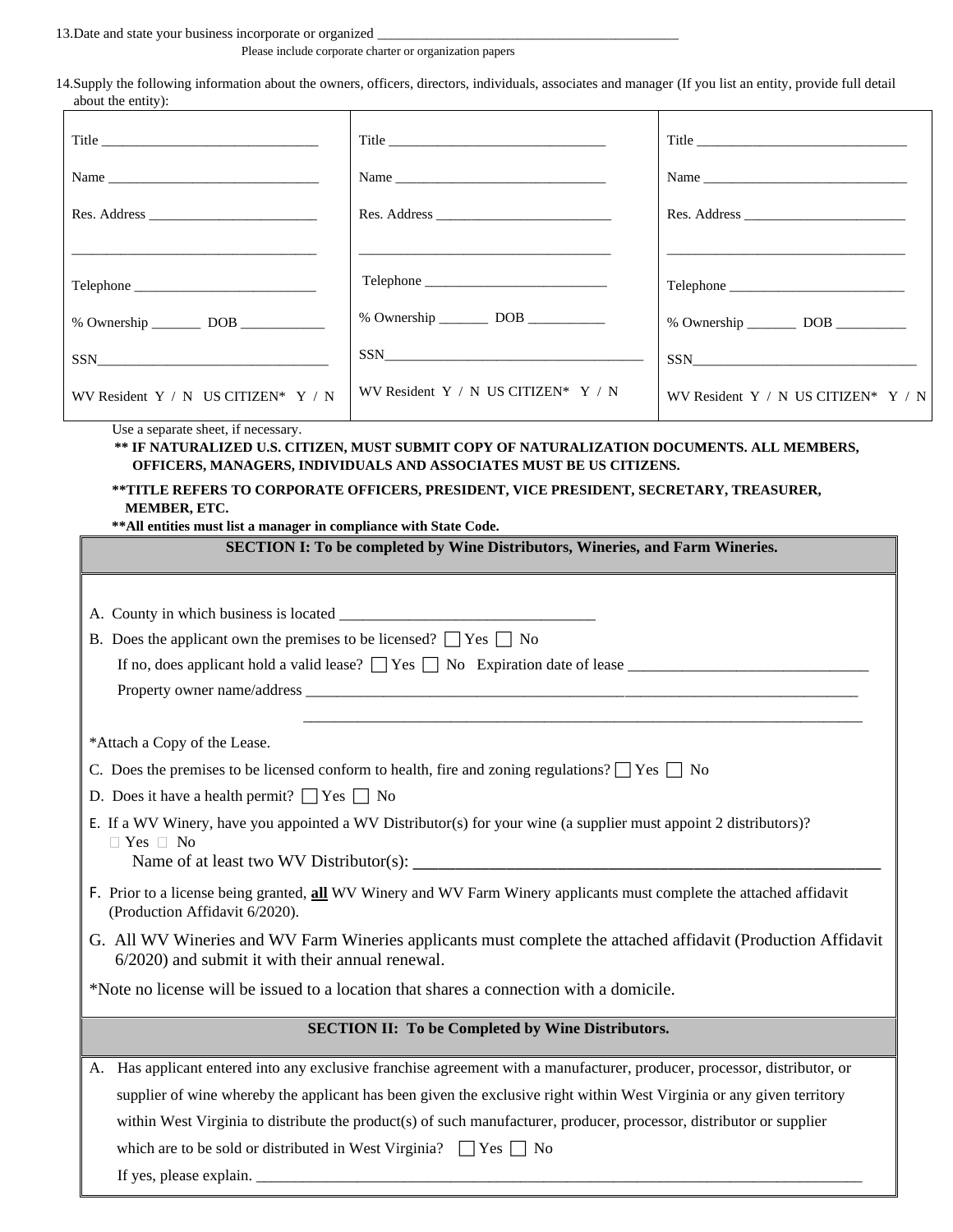|    | <b>SECTION III: To be completed by Wine Distributors.</b>                                                                                                                                      |
|----|------------------------------------------------------------------------------------------------------------------------------------------------------------------------------------------------|
|    | A. Is the applicant, directly or indirectly, by means of signs, equipment, money, property or otherwise furnishing things of                                                                   |
|    | value, giving aid to assist the holder of any retail beer, wine or liquor permit issued by the WVABCA?                                                                                         |
|    | $\Box$ Yes $\Box$ No                                                                                                                                                                           |
|    |                                                                                                                                                                                                |
| Β. | Does applicant own or control any real or personal property, which is rented, leased or used by the holder of any retail                                                                       |
|    | beer, wine or liquor permit issued by the WVABCA? $\Box$ Yes $\Box$ No                                                                                                                         |
|    | If yes, please explain:                                                                                                                                                                        |
|    | Is your place of business in a location zoned by a county or municipality? $ $ $ $ Yes $ $   No                                                                                                |
| D. | Is place of business located in a business, residential or rural neighborhood?                                                                                                                 |
| Е. | Do you have any ownership interest in a winery, farm winery, wine retailer, private wine restaurant, private wine bed<br>and breakfast, private wine spa or private club? $\Box$ Yes $\Box$ No |
|    |                                                                                                                                                                                                |
|    |                                                                                                                                                                                                |
|    |                                                                                                                                                                                                |

Should the applicant fail to fully carry out and fulfill in every respect the laws of West Virginia, then the Commissioner shall have the right to terminate or revoke this license or permit and declare forfeited the penalty of the bond (if a bond is required for the selected license type). However, it is agreed and understood by and between the parties hereto that before such bond shall be forfeited a hearing shall be held at the Offices of the West Virginia Alcohol Beverage Control Administration Commissioner Charleston, West Virginia, after 10 days written notice to the applicant and the notice setting forth the charge and the time and place of hearing.

Instructions for signing:

- If an individual, by the owner.
- If a Partnership/Limited Partnership, all partners
- If an Association, all members
- If a Corporation, president or vice president
- If a Firm, all members if member managed/manager if manager managed

**NOTE: All changes in ownership interest during the license year must be reported immediately to the WVABCA Commissioner.**

STATE OF \_\_\_\_\_\_\_\_\_\_\_\_\_\_\_\_\_\_\_\_,

COUNTY OF \_\_\_\_\_\_\_\_\_\_\_\_\_\_\_\_\_\_, to wit:

In support of the foregoing application, the undersigned makes oath that the statements contained herein and all attachments are true to the best of his/her knowledge and belief.

|  | Given under my hand and official seal this day of discussed and official seal this day of discussed and official seal this day of discussed and official seal this day of discussed and official seal this discussed and offic |  |
|--|--------------------------------------------------------------------------------------------------------------------------------------------------------------------------------------------------------------------------------|--|
|  | Signature of Notary Public_________________________________Commission Expires                                                                                                                                                  |  |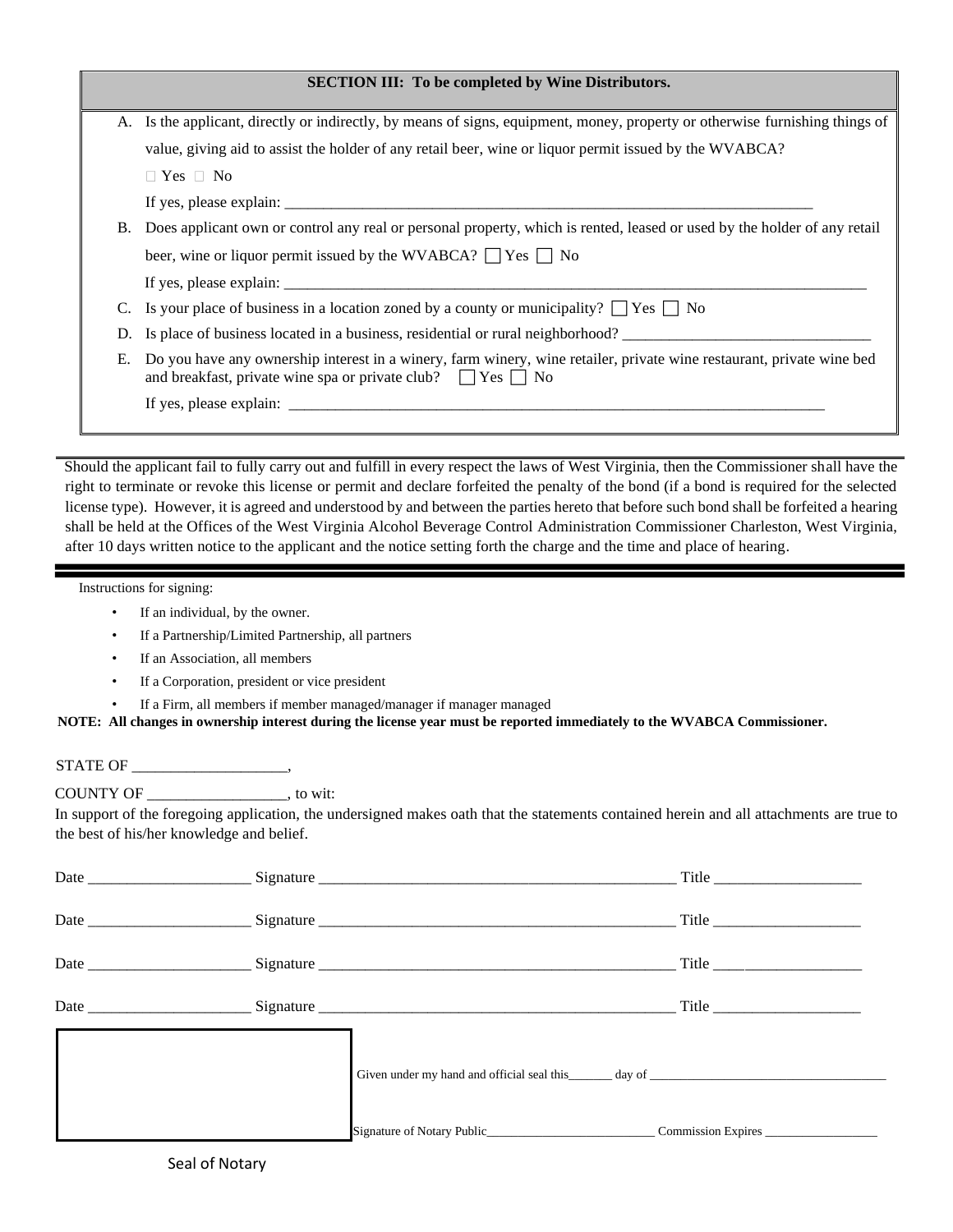# **WINE PRODUCTION AFFIDAIT**

|                                       | as _________________________________, will comply with the wine production requirements as noted below. I                                                                                                                                                                                                                                        |
|---------------------------------------|--------------------------------------------------------------------------------------------------------------------------------------------------------------------------------------------------------------------------------------------------------------------------------------------------------------------------------------------------|
| am                                    |                                                                                                                                                                                                                                                                                                                                                  |
|                                       | applying for a _______________________________license, to produce wine. I understand that producing wine contrary                                                                                                                                                                                                                                |
|                                       | to the provisions found in Chapter $\S 60-1-1$ , $60-3-1$ et seq, $60-4-1$ et seq., $60-6-1$ et seq, $60-8-1$ et seq. and                                                                                                                                                                                                                        |
|                                       | Legislative Rules 175 CSR 3 and 175 CSR4 may result in monetary fines, suspension of licensure or revocation                                                                                                                                                                                                                                     |
| of licensure if a license is granted. |                                                                                                                                                                                                                                                                                                                                                  |
| Farm Winery -<br>$\bullet$            | May produce no more than 50,000 gallons of wine, non-fortified wine and port,<br>sherry and madeira wine. At least 25% of the raw products used to make the<br>wines mentioned above must be grown on the premises of the farm winery. No<br>more than 25% of the raw products used to make the said wines may be from any<br>source outside WV. |
|                                       | *Note provisions in WV Code Chapter 60 pertaining to exceptions for 25%<br>raw product due to planting of young nonbearing fruit plants and for crop failure<br>in WV.                                                                                                                                                                           |
|                                       | A farm winery may self-distribute wines manufactured at its farm location when<br>obtaining a supplier license or multicausality license.                                                                                                                                                                                                        |
| Winery -                              | May produce more than 50,000 gallons of wine, non-fortified wine and port,<br>sherry and madeira wine. A winery may purchase raw product within or outside<br>of WV.                                                                                                                                                                             |
|                                       | A winery may act as a Supplier with the purchase of a Supplier license or a Multi-<br>capacity license. A winery must appoint at least 2 Distributors in WV, they may not<br>self-distribute.                                                                                                                                                    |
| Multi-Capacity -                      | Allows a winery or farm winery to act as their own supplier, retailer and direct<br>shipper. A winery or farm winery that does not hold a multi-capacity license must<br>purchase each individual license when acting in one or more of those capacities.                                                                                        |
| Complimentary<br>Samples -            | A winery or farm winery may on its premises give complimentary samples.<br>Samples are not to exceed 2 ounces and no more than 3 such samples may be given<br>to a patron in 1 day.                                                                                                                                                              |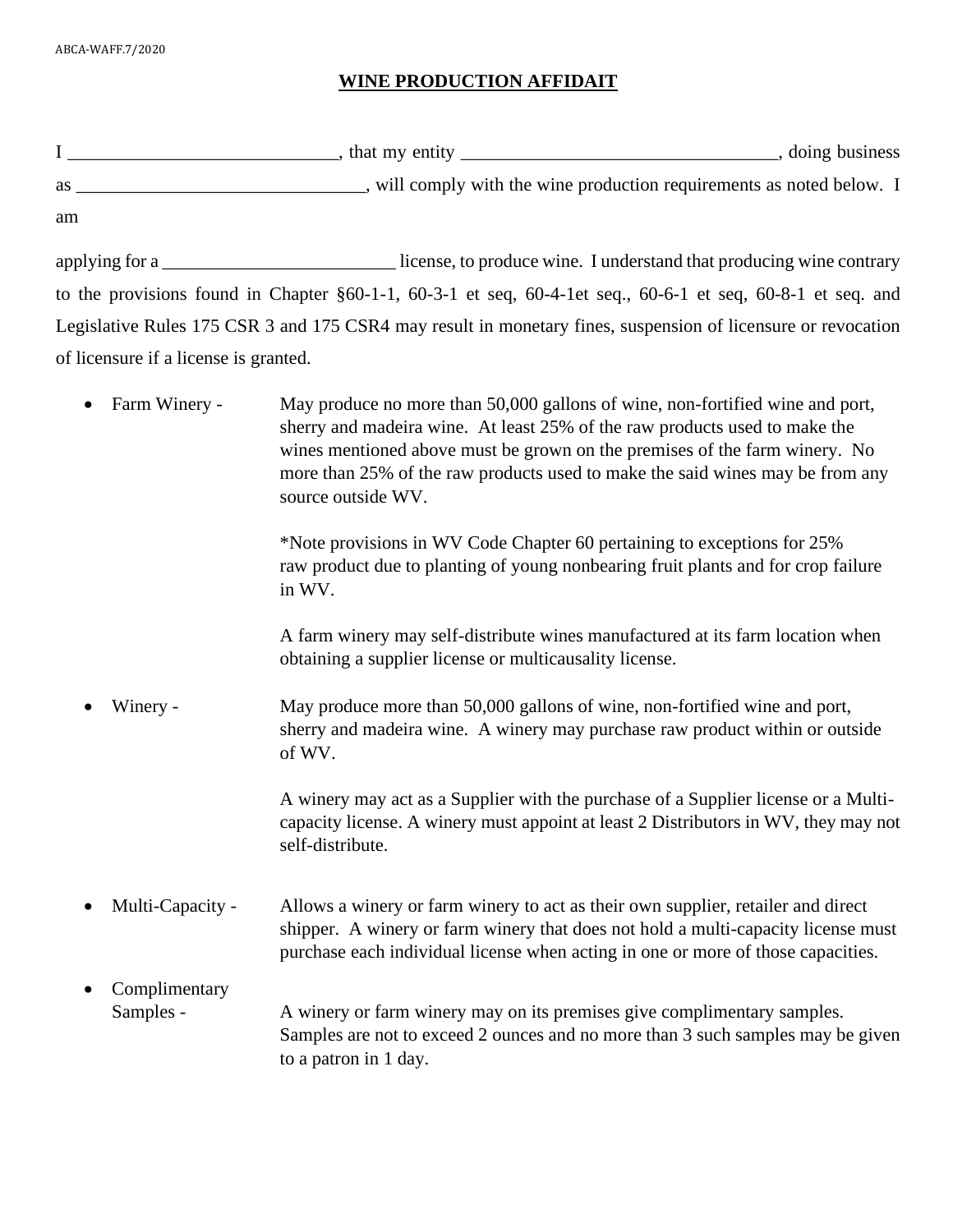|                                              | I hereby estimate wine production to be ____________ liters over the course of the upcoming licensing period   |
|----------------------------------------------|----------------------------------------------------------------------------------------------------------------|
| liters.                                      | Actual wine production for the previous licensing period _____________ to _____________ was __________________ |
|                                              | *Must be filled out and signed by all individuals, associates, partners, officers and members of the entity.   |
|                                              |                                                                                                                |
|                                              |                                                                                                                |
| in the best of his/her knowledge and belief. | In support of the forgoing affidavit, the undersigned makes oath that the statements contained are true        |
|                                              |                                                                                                                |
|                                              |                                                                                                                |
|                                              | Given under my hand and official seal this ________ day of ____________                                        |
|                                              | Signature of Notary Public<br><b>Commission Expires</b>                                                        |

Seal of Notary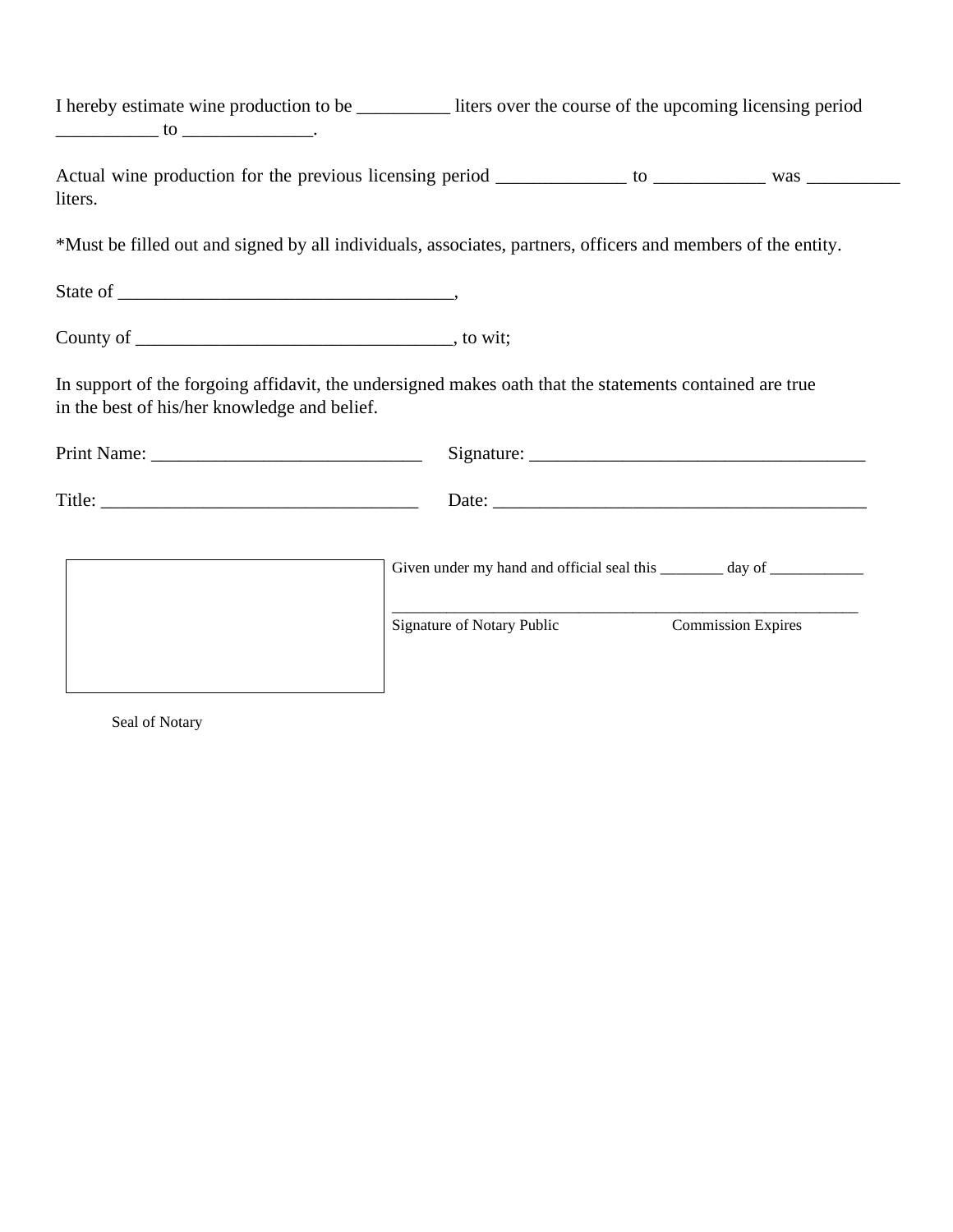

## **State of West Virginia Department of Revenue Alcohol Beverage Control Administration 900 Pennsylvania Avenue, 4th Floor Charleston, WV 25302**

Every person, company, or corporation intending to do business in West Virginia must register with the West Virginia State Tax Department. Additionally, corporations, limited partnerships and limited liability companies must register with the West Virginia Secretary of State.

Please consult with the appropriate person (s) in your organization about compliance with the business registration requirements in West Virginia. Should further assistance be necessary, you may contact the following sources for registration information:

# **West Virginia State Tax Department**

Taxpayer Services Division P.O. Box 3784 Charleston, WV 25337-3784 (304) 558-3333 or 1-800-982-8297 <http://www.state.wv.us/taxrev/forms/2009/businessRegistration.booklet.pdf>

# **Secretary of State**

Corporations Division Capitol Complex Building 1, Room 151 1900 Kanawha Blvd. E. Charleston, WV 25305 (304) 558- 8000

<http://www.sos.wv.gov/business-licensing/business/Pages/businessdivision.aspx>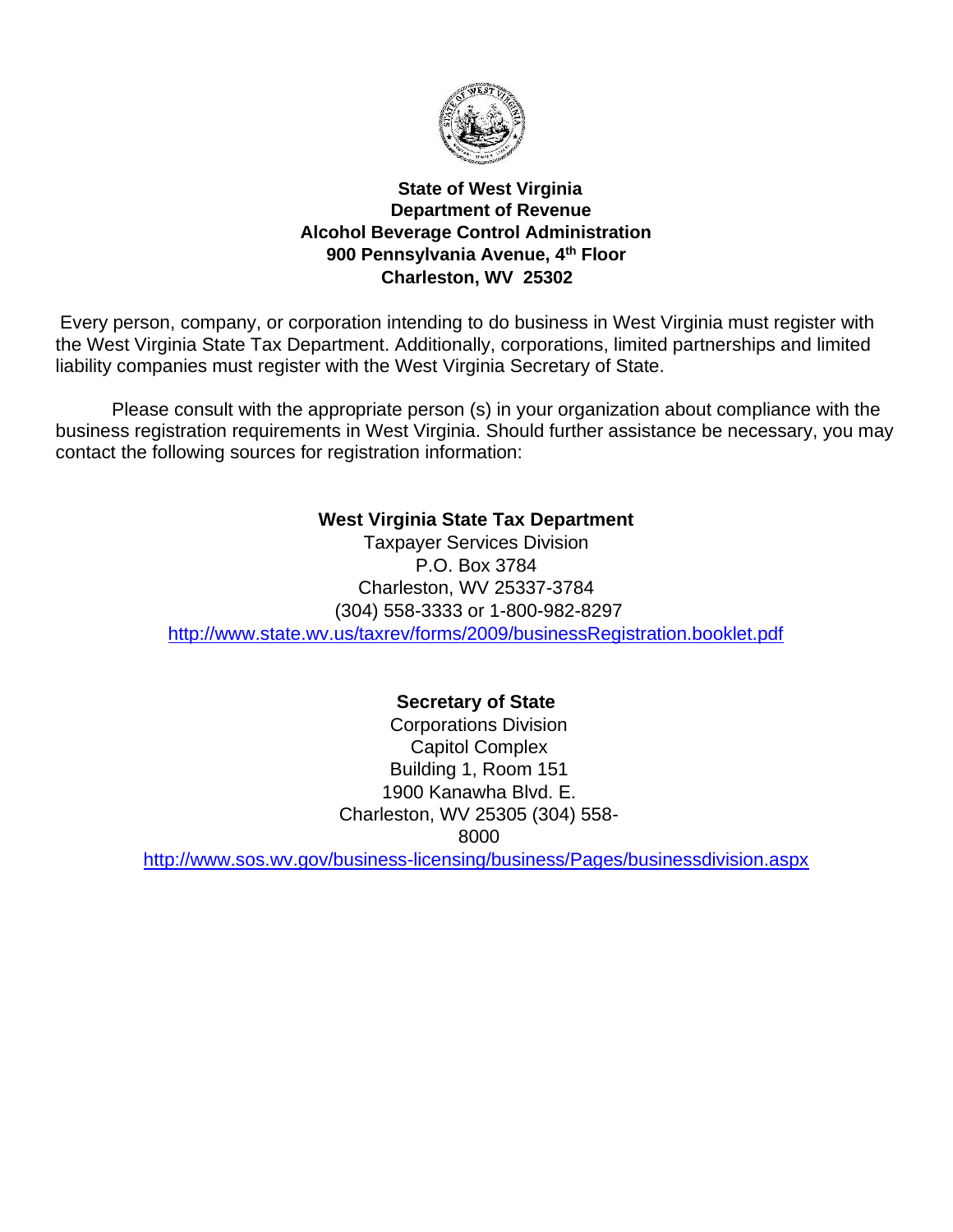# **GSR-01** West Virginia Rev 02/2020 **Request for Statement of Good Standing**  Taxpayer Identification Number \_\_\_\_\_\_\_\_\_\_\_\_\_\_\_\_\_\_\_\_\_\_\_\_\_\_\_\_\_\_\_Complete Business Name\_ Parent Company FEIN (If applicable, this would be the company that business returns are filed under.) Business Location Mailing Address \_\_\_\_\_\_\_\_\_\_\_\_\_\_\_\_\_\_\_\_\_\_\_\_\_\_\_\_ \_\_\_\_\_\_\_\_\_\_\_\_\_\_\_\_\_\_\_\_\_\_\_ \_\_\_\_\_\_\_\_\_\_\_\_\_ \_\_\_\_\_\_\_\_\_\_\_\_\_\_\_\_ West Virginia State Tax **Department**

|      | Street |                                  | City | State     | Zip                      |
|------|--------|----------------------------------|------|-----------|--------------------------|
|      |        | PurPose for request (check one): |      |           |                          |
| ABCA | DMV    | HOOL                             | sos  | Bank Loan | Other<br>(specify below) |

I understand that in the event that this business is not in good standing with the Tax Department I will be notified in writing as to what tax returns or tax payments are considered not filed or paid and who to contact with any questions regarding that situation.

By signing this Request for Statement of Good Standing, I certify under penalty of perjury that I am the taxpayer or the taxpayer's authorized representative and am entitled to receive the result of this request.

If you are a CPA or Attorney completing this Request for Statement of Good Standing for a business of which you are not a principle, a principle of the business must ALSO sign this request as the taxpayer.

If you are authorizing release of information for someone who is not a CPA or Attorney, this form must be notarized.

| <b>Taxpayer Signature</b>                                                              | Title | Date          |
|----------------------------------------------------------------------------------------|-------|---------------|
|                                                                                        |       |               |
| <b>Print Name</b>                                                                      | Phone | E-mail        |
| <b>CPA/Attorney Signature</b>                                                          | Title | Date          |
|                                                                                        |       |               |
| <b>Print Name</b>                                                                      | Phone | E-mail        |
| Signature of person other than taxpayer, CPA, or<br>attorney (Form must be notarized). | Title | Date          |
| <b>Print Name</b>                                                                      | Phone | E-mail        |
| State of West Virginia                                                                 |       |               |
|                                                                                        |       |               |
| acknowledge under oath the signature above.                                            |       | . who         |
|                                                                                        |       | Notary public |
|                                                                                        |       |               |

Date

**send this request to: Phone numbers:** West Virginia State Tax Department ATTN: TPS – Support Unit PO Box 885 Charleston, WV 25323-0885 (304) 558-3333 (800) 982-8297 Follow Prompts for Statement of Good Standing Requests.

My commission expires: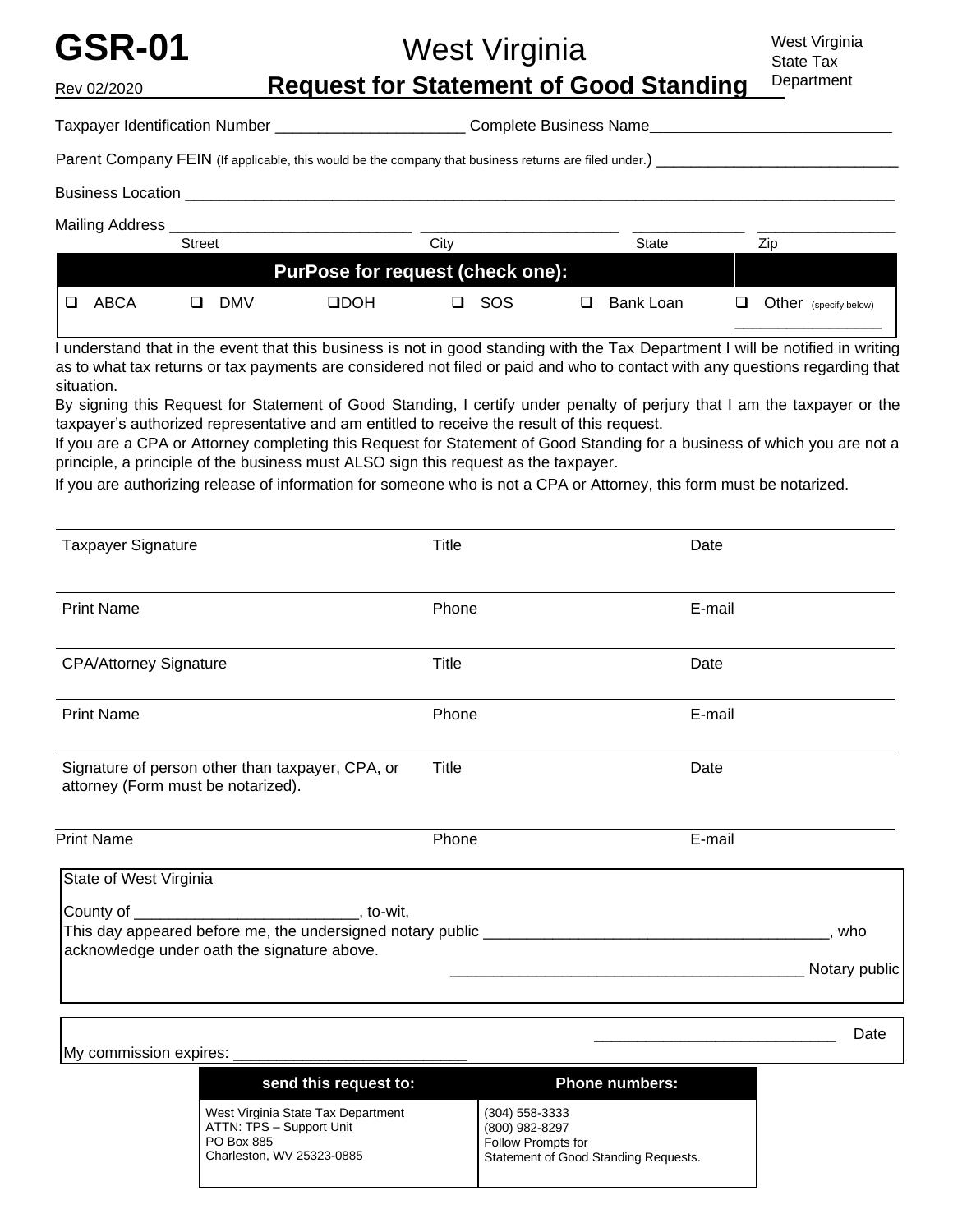# **GENERAL WINE BOND INFORMATION (FORM # ABCC‐WS‐3‐B or ABCC‐WS‐1‐B)**

- 1. All bonds filed before July of each year should show July 1 as the effective date. For those filing after July 1, the effective date should be the same date the bond is executed and signed. Also, bond must be dated same date as bond is executed.
- 2. Principal's name must show the person signing for the principal as president of vice president. If any other officer signs, attach a corporate resolution or Power of Attorney permitting that person to bind corporation. Also, the **affixed Corporation Seal** is required.
- 3. The surety company must be authorized to do business in West Virginia. The company name with the agent's signature, along with the company's **fixed seal** on both the bond and the Power of Attorney, is required.
- 4. Power of Attorney should be attached and dated and notarized the same day as issuance of bond.
- 5. Need copies of Corporation/Limited Liability Company papers.
- 6. **Out of State** ‐ Need Certificate of Authority.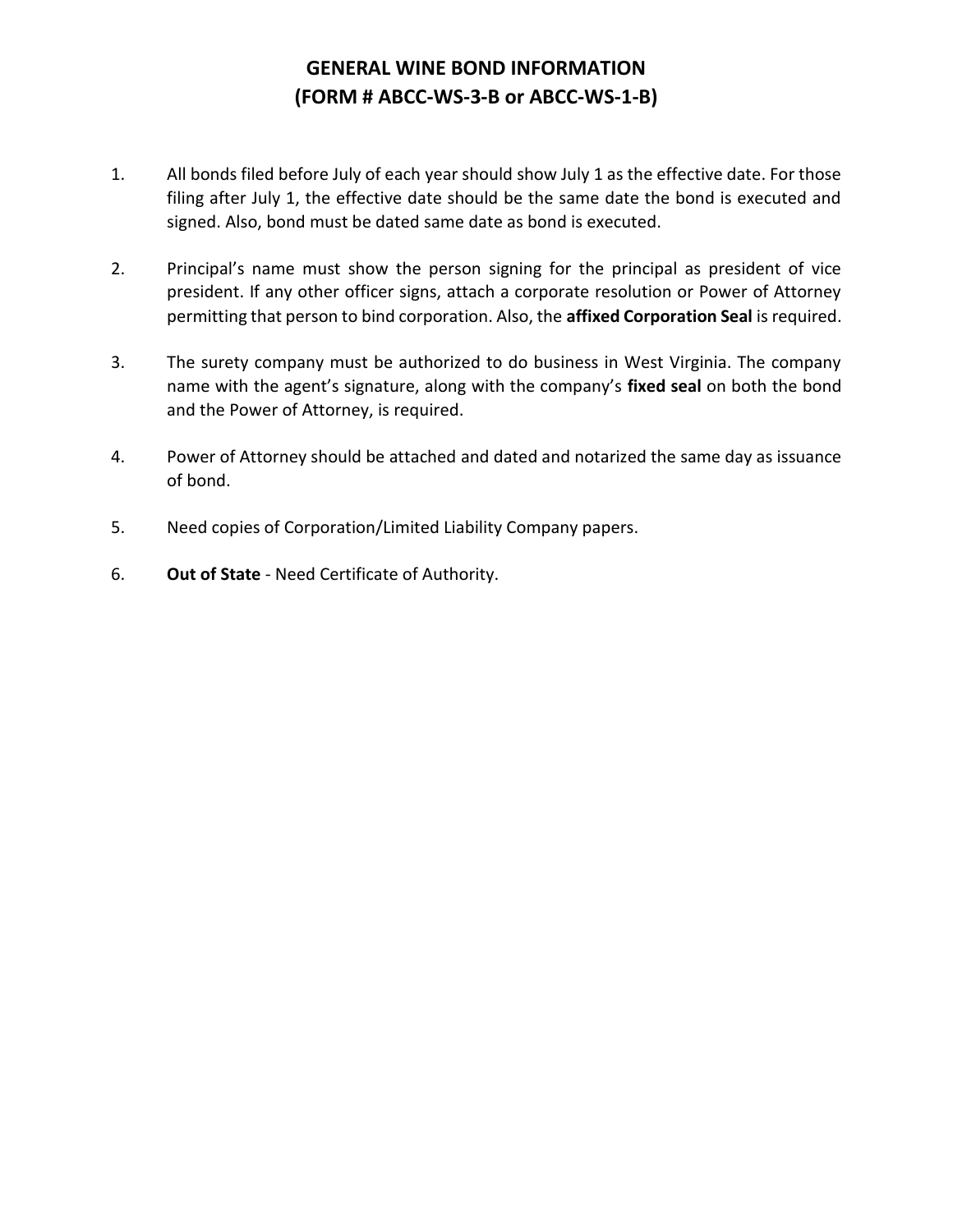#### **WEST VIRGINIA ALCOHOL BEVERAGE CONTROL ADMINISTRATION**

900 Pennsylvania Avenue, 4<sup>th</sup> Floor Charleston, West Virginia 25302

г.

|     | <b>WINE SUPPLIER BOND</b>        | <b>Bond Number</b>                   |
|-----|----------------------------------|--------------------------------------|
|     | KNOW ALL MEN BY THESE PRESENTS:  |                                      |
| (1) |                                  | being a/an                           |
| (2) | doing business under the name of |                                      |
| (3) | of                               | County, West Virginia, as principal, |

(5) \_\_\_\_\_\_\_\_\_\_\_\_\_\_\_\_\_\_\_\_\_\_\_\_\_\_\_\_\_\_\_\_\_\_\_\_\_\_\_\_\_\_\_\_\_\_\_\_\_\_\_\_\_\_\_\_\_\_\_\_\_\_\_\_\_\_\_\_\_\_\_\_\_\_\_\_\_\_\_\_\_\_\_\_\_\_\_

a corporation authorized to do business in the State of West Virginia, as Surety, are held and firmly bound unto the State of West Virginia, in the just and full sum of Ten thousand dollars (\$10,000.00), to the payment whereof well and truly made, we bind ourselves, our successors and assign, jointly and severally, firmly by these presents.

 $(4)$  and  $\overline{\phantom{a}}$ 

THE CONDITION of the above obligation is such that whereas the above bound principal is about to obtain a license as a wine supplier in pursuance of the provisions of Article 8, Chapter 60 of the Code of West Virginia, of 1931, as amended and of the rules and regulations promulgated thereunder by the Commissioner.

NOW, THEREFORE, if the said principal shall faithfully perform and observe the laws of the State of West Virginia, and comply therewith and with the rules and regulations promulgated thereunder by the Commissioner with respect to the distribution and sale of wine, including but not limited to, the payment of all taxes and fees prescribed by Article 8, Chapter 60 of said Code, then this obligation to be void; otherwise to remain in full force and effect, and if license of said principal shall be revoked, then the full amount of this bond shall be forfeited to the State of West Virginia, and said amount when received by the State shall be credited to the state fund, general revenue.

This bond is executed in pursuance of the provisions of said Article 8, Chapter 60 of the Code of West Virginia of 1931, as amended, and rules and regulations promulgated thereunder by the Commissioner and the pertinent provisions of said article and rules and regulations are hereby made a part of this bond.

- $(6)$  This bond shall be effective from the \_\_\_\_\_\_\_ day of \_\_\_\_\_\_\_\_\_\_\_\_\_\_\_\_\_\_\_\_\_\_\_\_\_\_\_\_\_\_\_\_, 20\_\_\_\_\_, to
- (7) the 30<sup>th</sup> day of June, 20  $\mu$ , unless sooner released by the State of West Virginia or cancelled by the surety after due notice to all parties concerned.
- IN WITNESS WHEREOF the said principal has hereunto set his hand and affixed his seal, and said surety has caused its corporate name to be signed hereto and its corporate seal to be hereunto affixed its
- (8) duly authorized official or agent and executed this bond this day of \_\_\_\_\_\_\_\_\_\_\_\_\_\_\_\_\_\_\_\_\_, 20\_\_\_\_\_.

| (9)  | Principal:               |                                                             |
|------|--------------------------|-------------------------------------------------------------|
| (11) | Corporate<br>Seal        | $(10)$ By:<br>Title:<br>Must be President or Vice President |
| (12) | Surety:                  |                                                             |
| (14) | Surety<br>Corporate Seal | $(13)$ By:                                                  |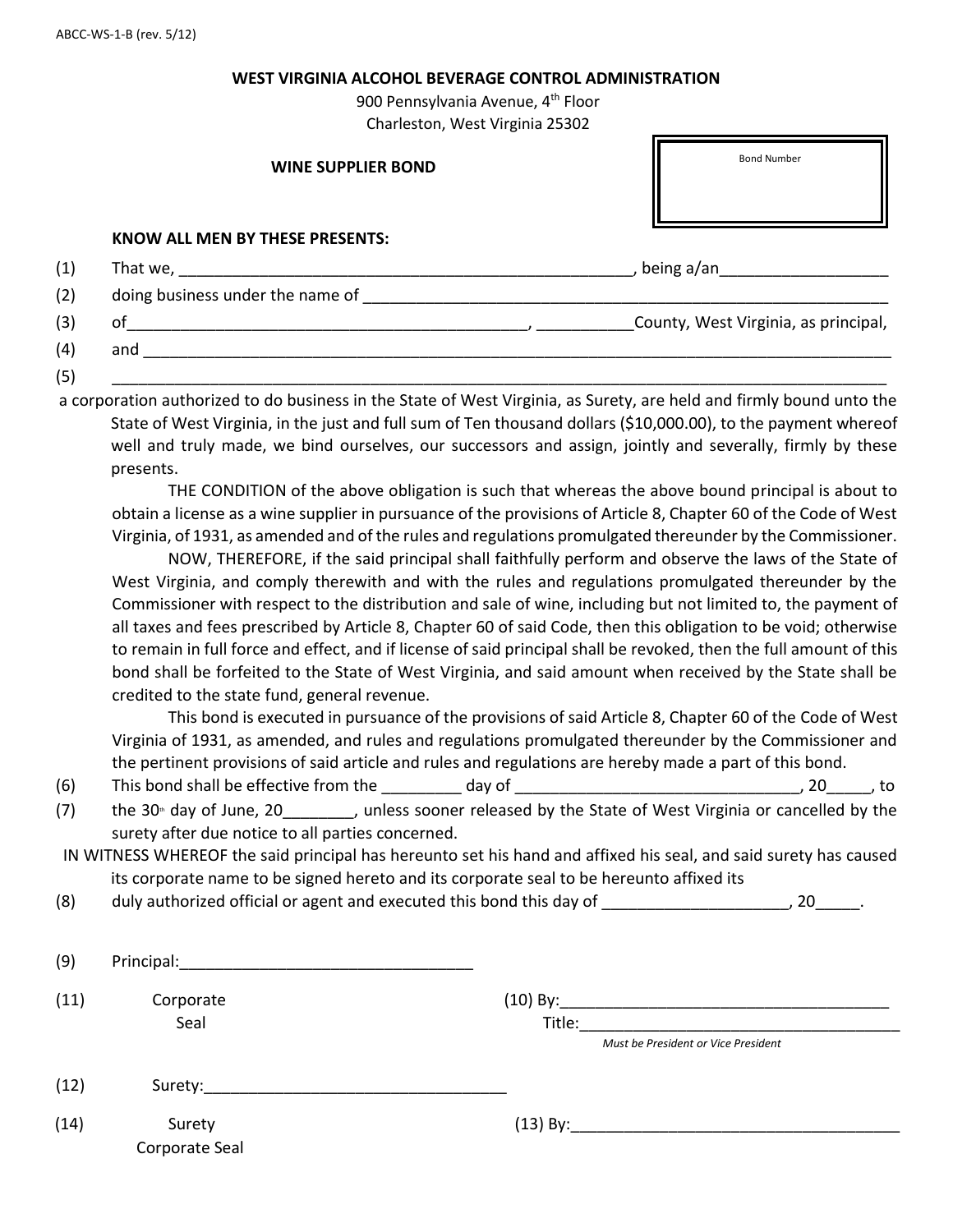### **ACKNOWLEDGMENT BY PRINCIPAL IF INDIVIDUAL OR PARTNERSHIP**

| (15) |                                                                                                                                                                                                                                                                                                                                                                                               |  |  |  |  |
|------|-----------------------------------------------------------------------------------------------------------------------------------------------------------------------------------------------------------------------------------------------------------------------------------------------------------------------------------------------------------------------------------------------|--|--|--|--|
| (16) |                                                                                                                                                                                                                                                                                                                                                                                               |  |  |  |  |
| (17) |                                                                                                                                                                                                                                                                                                                                                                                               |  |  |  |  |
| (18) | hereby certify that<br>aforesaid,<br>do<br>the<br>county and state<br>and<br>for<br>in.                                                                                                                                                                                                                                                                                                       |  |  |  |  |
| (19) | whose name is signed to the foregoing writing, bearing the execution date of the ________ day of                                                                                                                                                                                                                                                                                              |  |  |  |  |
| (20) |                                                                                                                                                                                                                                                                                                                                                                                               |  |  |  |  |
| (21) | $(22) \begin{tabular}{@{}c@{}} \hline \rule[1.2mm]{0.2mm}{0.2cm} \rule[1.2mm]{0.2mm}{0.2cm} \rule[1.2mm]{0.2mm}{0.2cm} \rule[1.2mm]{0.2mm}{0.2cm} \rule[1.2mm]{0.2mm}{0.2cm} \rule[1.2mm]{0.2mm}{0.2cm} \rule[1.2mm]{0.2mm}{0.2cm} \rule[1.2mm]{0.2mm}{0.2cm} \rule[1.2mm]{0.2mm}{0.2cm} \rule[1.2mm]{0.2mm}{0.2cm} \rule[1.2mm]{0.2mm}{0.2cm} \rule[$<br>Notary Seal<br><b>Notary Public</b> |  |  |  |  |
|      |                                                                                                                                                                                                                                                                                                                                                                                               |  |  |  |  |
|      | ACKNOWLEDGMENT BY PRINCIPAL IF CORPORATION, LLC or LLP                                                                                                                                                                                                                                                                                                                                        |  |  |  |  |
| (24) |                                                                                                                                                                                                                                                                                                                                                                                               |  |  |  |  |
| (25) |                                                                                                                                                                                                                                                                                                                                                                                               |  |  |  |  |
| (26) |                                                                                                                                                                                                                                                                                                                                                                                               |  |  |  |  |
| (27) | who                                                                                                                                                                                                                                                                                                                                                                                           |  |  |  |  |
| (28) | corporation,                                                                                                                                                                                                                                                                                                                                                                                  |  |  |  |  |
| (29) | bearing the execution date of the _________day of _______________________________, 20________, has<br>this day, in my said county, before me, acknowledged the said writing to be the act and deed of the<br>said corporation.                                                                                                                                                                |  |  |  |  |
| (30) |                                                                                                                                                                                                                                                                                                                                                                                               |  |  |  |  |
| (31) | $(32) \begin{picture}(20,10) \put(0,0){\line(1,0){10}} \put(15,0){\line(1,0){10}} \put(15,0){\line(1,0){10}} \put(15,0){\line(1,0){10}} \put(15,0){\line(1,0){10}} \put(15,0){\line(1,0){10}} \put(15,0){\line(1,0){10}} \put(15,0){\line(1,0){10}} \put(15,0){\line(1,0){10}} \put(15,0){\line(1,0){10}} \put(15,0){\line(1,0){10}} \put(15,0){$<br>Notary Seal<br><b>Notary Public</b>      |  |  |  |  |
|      |                                                                                                                                                                                                                                                                                                                                                                                               |  |  |  |  |
|      | <b>ACKNOWLEDGMENT FOR SURETY</b>                                                                                                                                                                                                                                                                                                                                                              |  |  |  |  |
| (34) |                                                                                                                                                                                                                                                                                                                                                                                               |  |  |  |  |
| (35) |                                                                                                                                                                                                                                                                                                                                                                                               |  |  |  |  |
| (36) |                                                                                                                                                                                                                                                                                                                                                                                               |  |  |  |  |
| (37) | signed the                                                                                                                                                                                                                                                                                                                                                                                    |  |  |  |  |
| (38) | corporation,                                                                                                                                                                                                                                                                                                                                                                                  |  |  |  |  |
| (39) | bearing the execution date of the _________day of _______________________________, 20_________, has this day<br>in my said county, before me, acknowledged the said writing to be the act and deed of the said<br>corporation.                                                                                                                                                                |  |  |  |  |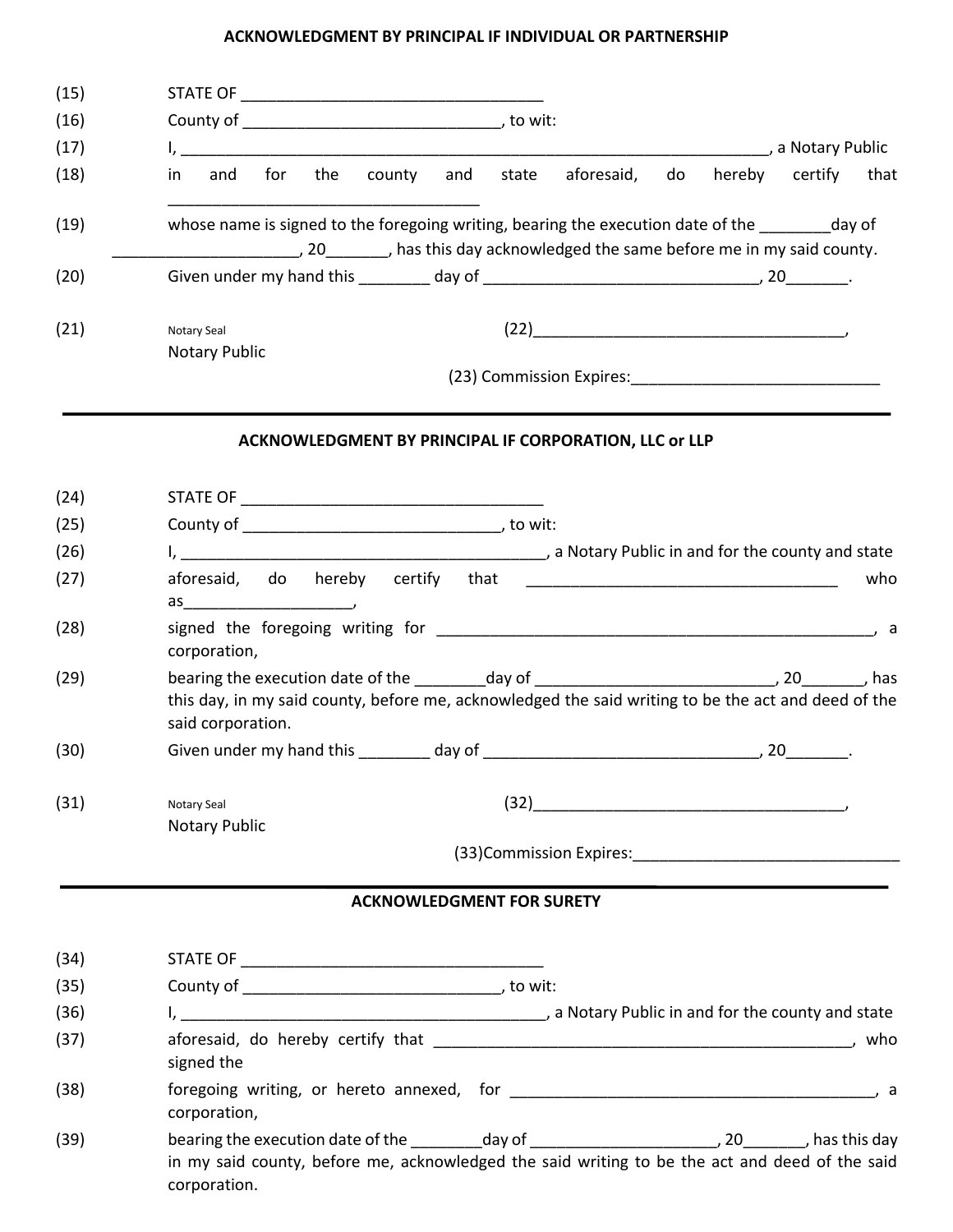| (40)                                                  |                                     |                                      |                                                                                                                                                                                                                                                                                                                                               |  |  |
|-------------------------------------------------------|-------------------------------------|--------------------------------------|-----------------------------------------------------------------------------------------------------------------------------------------------------------------------------------------------------------------------------------------------------------------------------------------------------------------------------------------------|--|--|
| (41)                                                  | Notary Seal<br><b>Notary Public</b> |                                      | $(42) \begin{picture}(20,20)(-0.00,0.00) \put(0,0){\line(1,0){10}} \put(15,0){\line(1,0){10}} \put(15,0){\line(1,0){10}} \put(15,0){\line(1,0){10}} \put(15,0){\line(1,0){10}} \put(15,0){\line(1,0){10}} \put(15,0){\line(1,0){10}} \put(15,0){\line(1,0){10}} \put(15,0){\line(1,0){10}} \put(15,0){\line(1,0){10}} \put(15,0){\line(1,0){$ |  |  |
|                                                       |                                     |                                      |                                                                                                                                                                                                                                                                                                                                               |  |  |
| Sufficiency in Form and Manner of Execution Approved: |                                     |                                      | <b>Attorney General</b>                                                                                                                                                                                                                                                                                                                       |  |  |
|                                                       |                                     |                                      | $\mathsf{By:}$                                                                                                                                                                                                                                                                                                                                |  |  |
|                                                       |                                     |                                      | <b>Assistant Attorney General</b>                                                                                                                                                                                                                                                                                                             |  |  |
|                                                       |                                     | <b>BOND PREPARATION INSTRUCTIONS</b> |                                                                                                                                                                                                                                                                                                                                               |  |  |
|                                                       |                                     | (Forms ABCC-WS-1-B and ABCC-WS-3-B)  |                                                                                                                                                                                                                                                                                                                                               |  |  |

## **1. If Principal Is an Individual or Partnership:**

- a) Complete the bond, lines (1) thru (14);
- b) Have Notary complete lines (15) thru (23) on the back of the bond; the application section of acknowledgment titled *Acknowledgment by Principal if Individual or Partnership*.

## **2. If Principal Is a Corporation, LLC or LLP:**

- a) Complete the bond, lines (1) thru (14);
- b) Have Notary complete lines (24) thru (33) on the back of the bond; the application section of acknowledgment titled *Acknowledgment by Principal if Corporation*;
- c) Affix corporate seal as requested on the face of the bond;
- d) Limited Liability Company must attach a copy of their operating agreement.

## **3. Surety:**

- a) Complete applicable portion of bond;
- b) Have Notary complete lines (34) thru (43) on the back of the bond; application section of acknowledgment titled *Acknowledgment for Surety*;
- c) Attach Power of Attorney to bond if surety signatory is an attorney in fact;
- d) Affix raised Surety seal as request on the face of the bond and to the Power of Attorney.

## **4. Line by Line Instructions:**

- (1) Enter the name of Principal and specify individual, partnership, or corporation to be covered by bond.
- (2) Enter the dba (doing business as) of the Principal, if applicable.
- (3) Enter the address of the Principal.
- (4) Enter the name of the Surety Company issuing the bond.
- (5) Enter the address of the Surety Company issuing the bond.
- (6) Enter the effective date of the bond.
- (7) Enter the year that the bond will expire (should be the same year as the expiration of the license).
- (8) Enter the bearing date of the bond (also known as the execution date of the bond).
- (9) Enter the name of the Principal (individual, partnership, or corporation covered by the bond).
- (10) If principal is an individual, affix signature. If principal is a corporation, the President or Vice President must sign bond and indicate current title. If bond is to be signed by one other than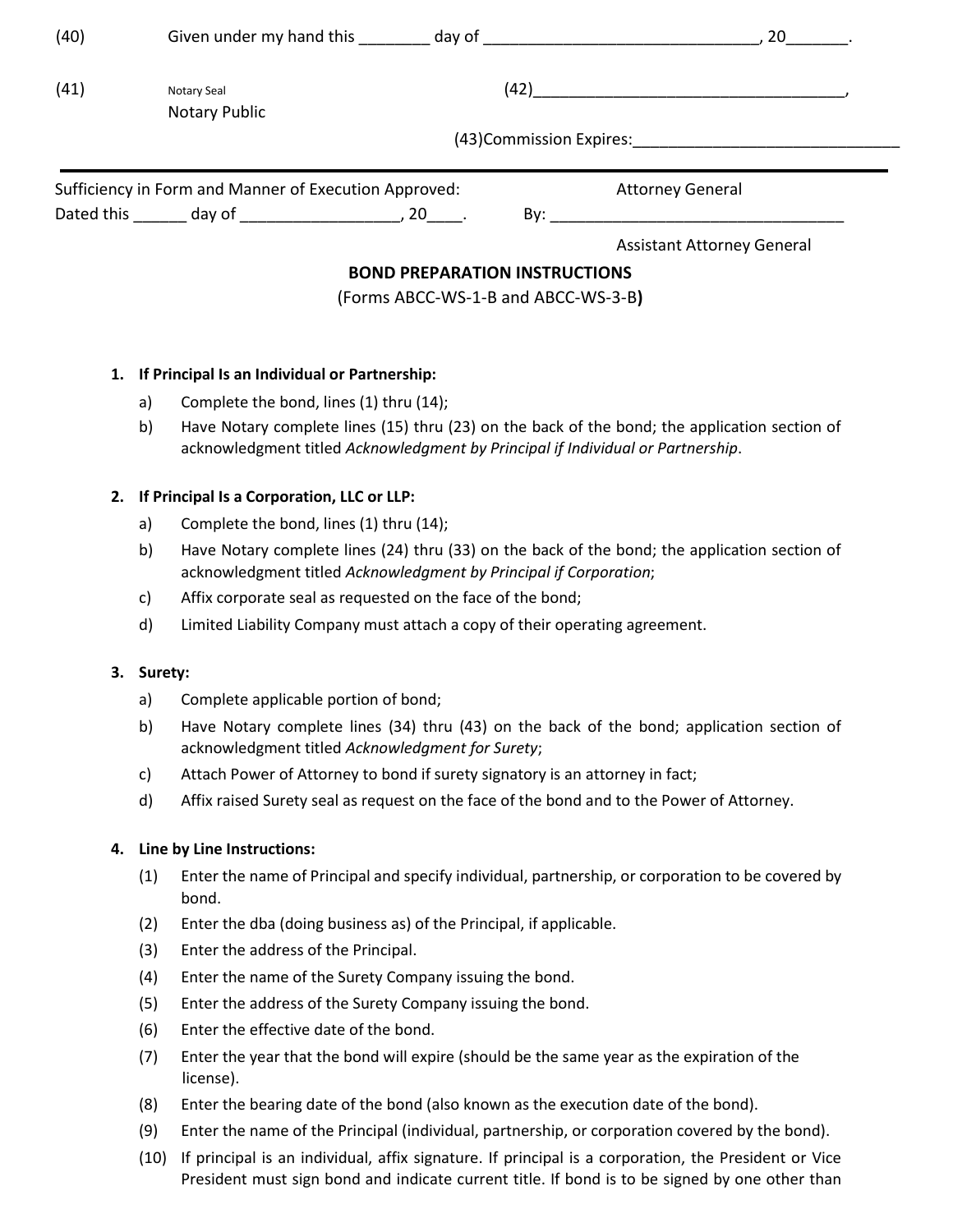the President or Vice President, affix copy of corporate resolutions showing authorization of individual to bind corporation.

- (11) If Principal is a corporation, affix corporate seal. If corporation does not have a seal, one may be drawn by writing the company name and the word "Seal" and drawing a circle around them.
- (12) Enter the name of the Surety Company.
- (13) Affix signature of person having Power of Attorney to bind Surety.
- (14) Affix corporate seal of Surety.

### **5. Notary Public's must Complete**:

#### *Acknowledgment by Principal if Individual or Partnership***:**

- (15) Enter the name of the State.
- (16) Enter the name of the County.
- (17) Enter the name of Notary Public witnessing transaction.
- (18) Enter name of Principal covered by bond, if Individual or Partnership.
- (19) Enter the bearing date of bond (also known as execution date). **Must be the same date as entered on Line 8 of the bond**.
- (20) Enter the date bond was witnessed by Notary. May be same as bearing date or any date thereafter.
- (21) Affix Notary Seal.
- (22) Affix Notary signature here.
- (23) Enter the date the Notary's commission expires.

### *Acknowledgment by Principal if Corporation, LLC or LLP***:**

- (24) Enter the name of the State.
- (25) Enter the name of the County.
- (26) Enter the name of the Notary Public witnessing transaction.
- (27) Enter the name and title of the Corporate Officer signing the bond. (Should be President or Vice President)
- (28) Enter the name of the Company or Corporation.
- (29) Enter the bearing date of bond (also known as execution date). **Must be the same date as entered on Line 8 of the bond**.
- (30) Enter the date bond was witnessed by Notary. May be same as bearing date or any date thereafter.
- (31) Affix Notary Seal.
- (32) Affix Notary signature here.
- (33) Enter the date the Notary's commission expires.

### *Acknowledgment by Surety***:**

- (34) Enter the name of the State.
- (35) Enter the name of the County.
- (36) Enter the name of the Notary Public witnessing transaction.
- (37) Enter the name of the person having power of attorney to bind Surety Company.
- (38) Enter the name of the Surety (Insurance Company).
- (39) Enter the bearing date of bond (also known as execution date). **Must be the same date as entered on Line 8 of the bond**.
- (40) Enter the date bond was witnessed by Notary. May be same as bearing date or any date thereafter.
- (41) Affix Notary Seal.
- (42) Affix Notary signature here.
- (43) Enter the date the Notary's commission expires.